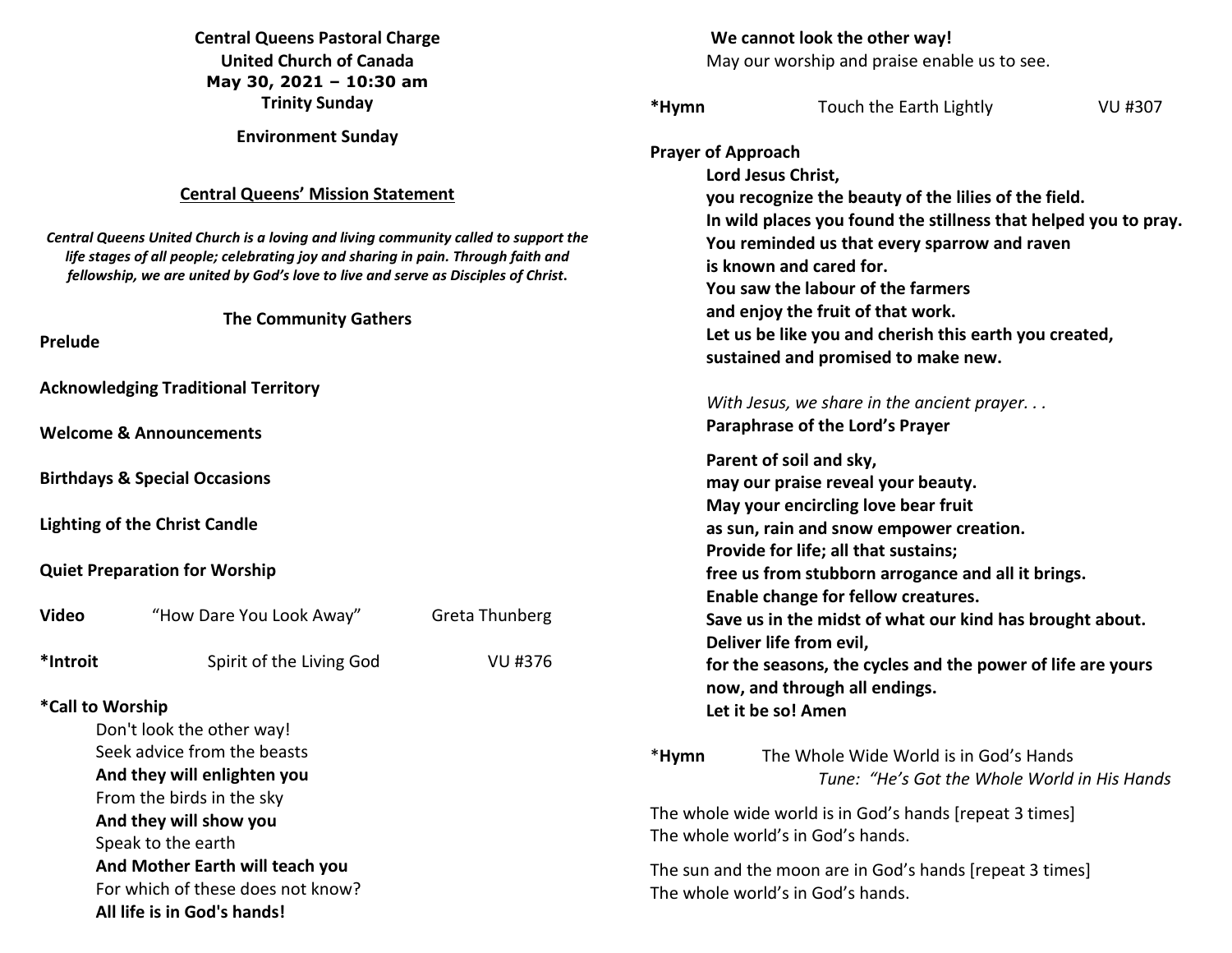The nighttime stars are in God's hands [repeat 3 times] The whole world's in God's hands.

The rivers and streams are in God's hands [repeat 3 times] The whole world's in God's hands.

The birds and the bees are in God's hands [repeat 3 times] The whole world's in God's hands.

The little grey squirrels are in God's hands [repeat 3 times] The whole world's in God's hands.

The hills and the mountains are in God's hands [repeat 3 times] The whole world's in God's hands.

The great big oceans are in God's hands [repeat 3 times] The whole world's in God's hands.

Apple trees and plum trees are in God's hands [repeat 3 times] The whole world's in God's hands.

## **All God's Children**

| <b>Hymn of Confession</b> | "If the Fields are Parched" | Video |
|---------------------------|-----------------------------|-------|
|                           |                             |       |

# **Listening for God's Word**

# **Sacred Readings**

 **Psalm 33** VU #760 **Genesis 1:1-25** 

# *The Story of Creation (Based on Genesis 1)*

- In the beginning, the world was dark, and there was no shape. *(Put hands over eyes and shake head "no.")*
- God moved over the water. *(Move arms left to right in front of body.)*
- Then God spoke and said, "Let there be light." *(Cup hands around mouth.)*
- And there was light!  *(Arch hands over head like you are making a big sun.)*
- And God said, "This is good!" *(Make an "OK" sign with fingers.)*
- God separated the day from the night. *(Push arms away from sides of body.)*
- God separated the heavens from the earth. *(Push one arm up and one arm down vertically away from body.)*
- $\bullet$  God separated the water from the land.  *(Push arms away from front of body as if pushing something away from you.)*
- And God said, "This is good!" *(Make "OK" sign.)*
- God made plants to grow.

*(Squat down, put hands and arms together over your head, and slowly stand upward and reach high.)*

- God made the stars at night. *(While hands are still high overhead, open hands and fingers wide, and wiggle fingers.)*
- And God said, "This is good!" *(Make "OK sign.)*
- God made the fish in the sea, and the birds in the air.  *(Put hands together, fingers closed, and move them like a fish tail swimming; then put arms out at sides and flap like a bird.)*
- And God said, "This is good!" *(Make "OK" sign.)*

.

- God made animals on the land. *(Let children imitate different animals they know- -bunnies hopping, dogs barking, etc.)*
- And God said, "This is good!"
	- *(Make "OK" sign.)*
- Then God made people in God's own image. *(Smile and point to self, then look to heavens.)*
- God said to the people, "Take good care of my world!" *(Point finger and shake it in front, as if shaking it at someone.)*
- And God said, "This world is good!" *(Make "OK" sign and have all say "This is Good!" with happy smiles and great joy.)*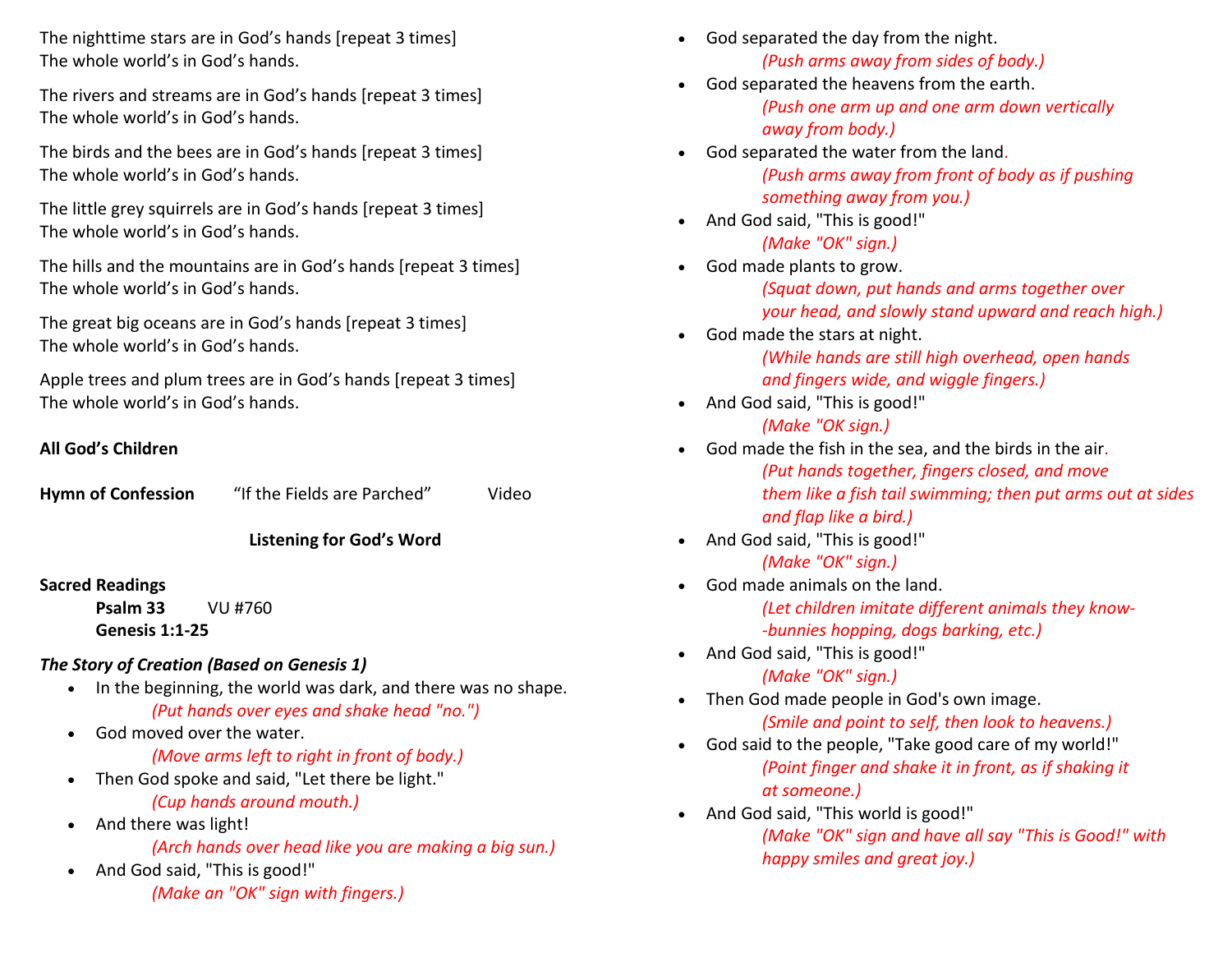| Anthem |
|--------|
|--------|

**Sermon** 

**Reflective Music** 

**Responding to God's Word** 

**Offertory Invitation** 

**Offertory** Your Work, O God, Needs Many Hands VU #537

# **\*Presentation of Offering**

#### **\*Offertory Prayer**

God, our Creator, through your love you have given us these gifts to share. Accept our offerings as an expression of our deep thanks and our concern for those in need, including our fellow creatures on planet Earth.

**With all creation, we bless our Creator.** 

## **A Litany of Thanksgiving**

| *Hymn                                             | Come and Seek the Ways of Wisdom | MV #10 |  |  |  |  |  |
|---------------------------------------------------|----------------------------------|--------|--|--|--|--|--|
| *Blessing                                         |                                  |        |  |  |  |  |  |
| *Choral Amen                                      |                                  |        |  |  |  |  |  |
| *Choral Benediction                               |                                  |        |  |  |  |  |  |
| <b>Postlude</b><br>* Please stand as you are able |                                  |        |  |  |  |  |  |
| <b>Ministers</b>                                  | All of us                        |        |  |  |  |  |  |
| <b>Clergy</b>                                     | <b>Rev Greg Davis</b>            |        |  |  |  |  |  |
| <b>Office Hours</b>                               | Tuesday, Wednesday & Thursday    |        |  |  |  |  |  |
|                                                   | $9 am - 12 pm$                   |        |  |  |  |  |  |

| Office Phone<br>Email |                                                       | 902-964-2291<br>minister@cquc.ca |                                                                                               |  |
|-----------------------|-------------------------------------------------------|----------------------------------|-----------------------------------------------------------------------------------------------|--|
|                       | <b>Ministry of Music</b><br>Website<br>Phone<br>Email |                                  | <b>Kirk Neville</b><br>https://cquc.ca/index.htm<br>902-786-9222<br>nevillevurry1@hotmail.com |  |
|                       | <b>Church Office</b><br><b>Office Hours</b><br>Phone  |                                  | Wednesday & Thursday<br>$9$ am $-12$ pm<br>902-964-2221                                       |  |
|                       | Email                                                 |                                  | office@cquc.ca                                                                                |  |

**Warm Welcome to All** – We are glad you are here as a visitor, a seeker,someone looking for a new church home, or as a regular worshiper. All are welcome.

**Today's Bulletins** are placed in loving memory of Sharon MacRoberts. Lovingly Remembered by her "Dinner Theatre Friends". Bulletins are also placed in loving memory of Betty Howatt. Presented by Central Queens Musical Friends.

## **Life and Work of Our Church**

**Greg's Office Hours:** Tuesday, Wednesday and Thursday from 9 am – 12 pm. If anyone is in the hospital or would like a visit from Greg, please call him at 902-964-2291. If you wish to meet with Greg outside the scheduled hours, please call 902-964-2291 or email minister@cquc.ca for an appointment.

**Praise Service** – There will be a Praise Service on Wednesday, June 23rd at 7 pm at the church. Registration will be **required**. To register, please call 902-964-2221 or email office@cquc.ca. Masks **are required**. If you are registering **after 12 pm Thursday**, please text or call Velda at 902- 940-7674.

**FundScrip** –Janet will be placing an order today. Next order date will be June 13<sup>th</sup>. You can reach Janet by email (<u>ihowes1969@gmail.com</u>) or by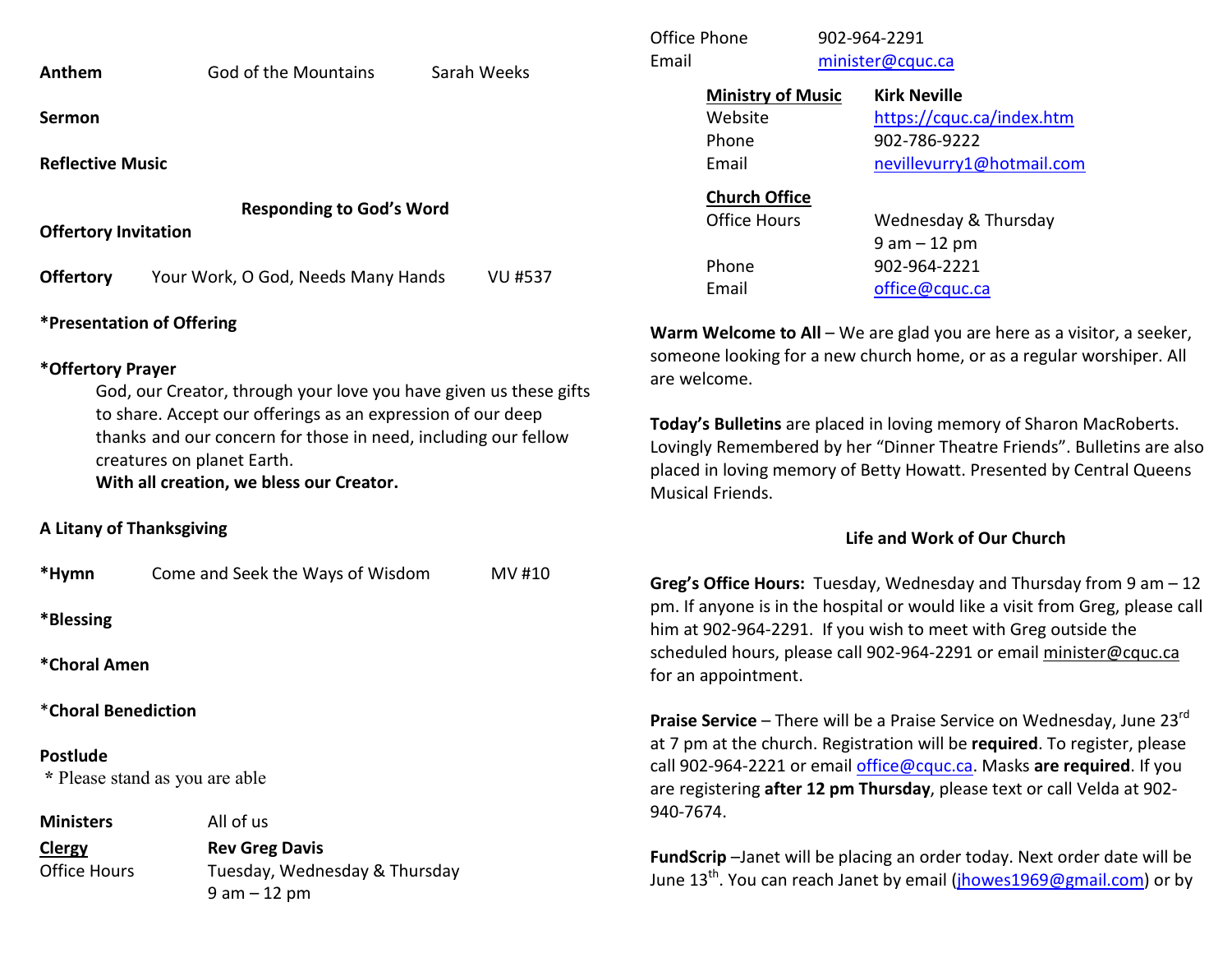phone (902-393-1527). Ordering will be every 2 weeks. E-transfers accepted.

**Official Board Meeting** – The next Official Board meeting will be on Thursday, June  $17^{th}$ , at 7 pm.

**In-Church Services:** Registration is **required**. To register, please call 902-964-2221 or email office@cquc.ca. Masks **are required**. If you are registering **after 12 pm Thursday**, please text or call Velda at 902-940- 7674.

**E-Transfers** – Central Queens United Church is now set up to accept E-Transfers. If you wish to give your offerings through E-Transfer, please send via email to veldabertram@gmail.com.

**Student Summer Employment** – We have received a student grant for student summer employment. For more information, please contact the church office at 902-964-2221 or email at office@cquc.ca, if interested.

**Central Queens Emmaus Walkers** – Come join us as we walk and chat every Thursday at 12 pm. Please check Facebook each week to see where we will be meeting. All are welcome.

**Weekly Bulletins** can be sponsored by you in celebration or remembrance of a loved one. There is a signup sheet on the table at the back of the sanctuary. Cost is \$20.00.

**Pop Can Pull Tabs** – George Mason is collecting pop can pull tabs which are then given to the Daughters of the Nile women's organization. The funds then go to the Shriners Hospital in Montreal where they are used to buy reading materials for the children in the hospital. Your can tab collections can be dropped off here at the church.

**Bookworms United** – Our next book club meeting is Wednesday, June 23<sup>rd</sup>, at 10:30 am in the church parlour. We will be discussing CUTTING FOR STONE by Abraham Verghese. For more information, please contact Liz Spangler at spangler@upei.ca.

**Food Bank** –Please remember to continue your support for the Food Bank with non-perishable food items. You can drop them off any Sunday or during the week in the wooden box at the church entrance.

**Bulletin Deadline** – Deadline for items to be placed in the bulletin is **Wednesday** evening. Bulletin items can be emailed to office@cquc.ca.

#### **Community News**

 **Camp Abby** has need of one more Program Coordinator for this summer - Outdoor Life. This is a great role for anyone who has a love of the outdoors and has knowledge and experience to share with our campers about trees, plants, birds and all that the natural environment has to offer us. Go to www.campabby.ca or find us on FaceBook to see a fuller description of the position. If you are interested or have questions please contact Staff Chair, Pix at pixmpc@bellalaint.net.

**QEH Foundation** – Today, the QEH Foundation will be holding their **QEH Stream-a-thon**, a re-imagined community celebration of heroes from 2-4pm. This two-hour virtual event, sponsored by Eastlink Community TV, can be viewed online on the QEH Foundation's Facebook page, YouTube channel and on Eastlink Community TV, channels 10 and 610. All funds raised from this virtual event will support the purchase of priority medical equipment for the provincial Neonatal Intensive Care Unit at the QEH. You can phone in your support by calling during the broadcast toll free at 1-833-335-0545 or beforehand at 902-894-2425. Donate anytime online at www.qehfoundation.pe.ca. **Thank you and stay safe!**

**West River United Church Annual Take-Out Lobster Supper -** Please mark your calendars for the annual take-out supper scheduled for **Saturday June 26, 2021.** This is a lobster (shelled) cold plate (potato salad, coleslaw, lettuce, tomato, cucumber, roll, and cake for dessert.) **Cost \$25.00.** Tickets are now available from a variety of sources at WRUC. Please contact either Leah Eldershaw (902 213-6857,or email leah.eldershaw.wruc@xplornet.ca) or Valerie Acorn (902 213-5574 or 902 566-4432) to be connected with a seller in your area. Tickets will also be available at the church from 10:00 to 11:30 am each Saturday morning starting May 29**th** (other than the day of the dinner), or by phone or pickup through the church office. Pick up time for your dinners will be between 12:30 and 1:30 on June  $26<sup>th</sup>$ .